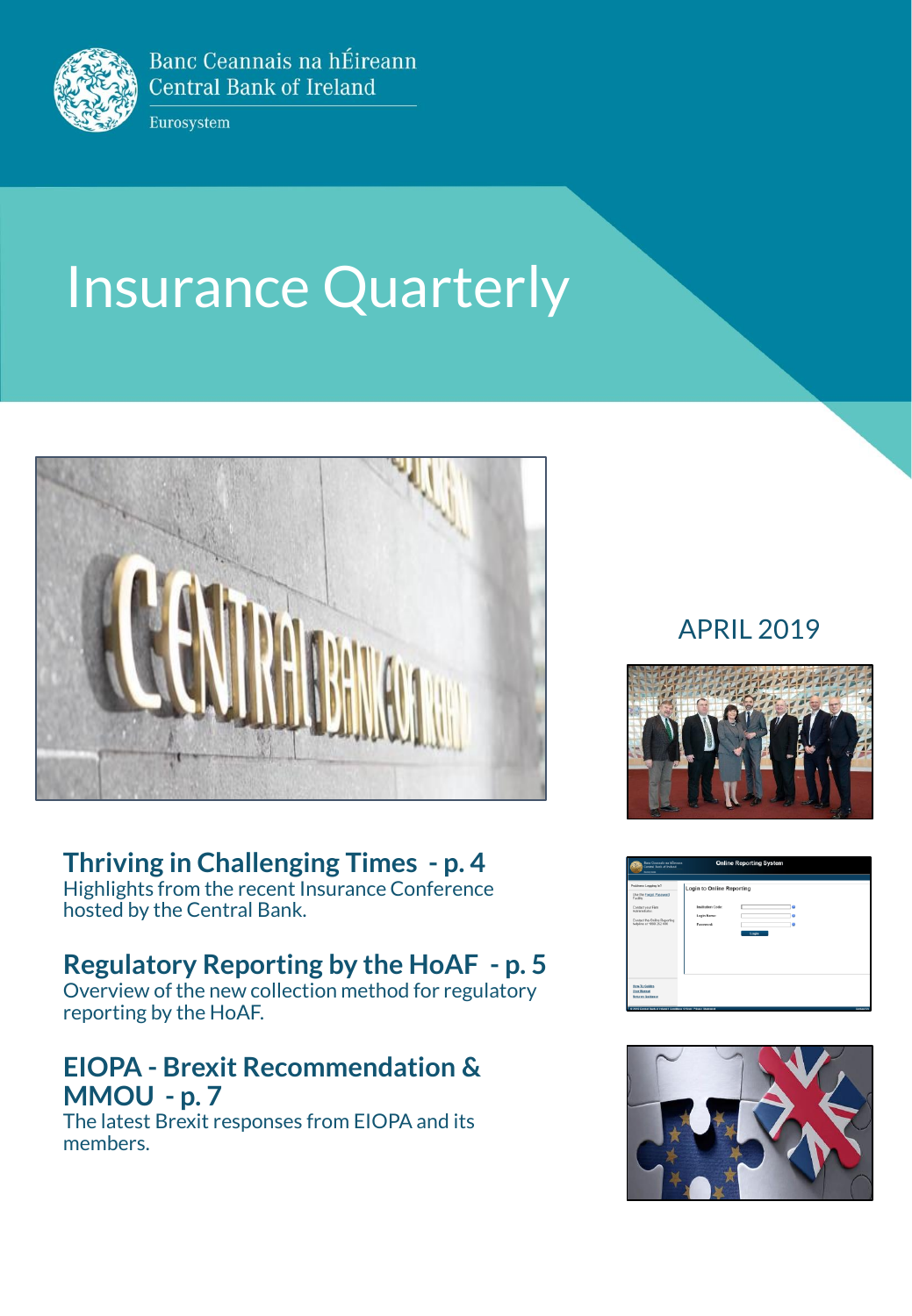## **Foreword**

Welcome to our Spring 2019 instalment of the Insurance Quarterly newsletter. In recent editions, I have commented on the increasingly uncertain and complex business environment, and this undoubtedly continues to be the case. The complexities of the UK leaving the Union have led to increased engagement with firms to ensure they have given due consideration to how the evolving situation may impact upon their business and have appropriate contingency plans in place. The Central Bank expects firms to be fully prepared for all Brexit scenarios, with as little disruption to customers and the general public as possible.

In the current circumstances, much of the uncertainty arises from the lack of clarity regarding our future relationship with the UK. Dealing with the implications arising out of the Brexit negotiations has been a very challenging process and can seem almost all consuming at times. While there remains much uncertainty about the final nature of Brexit, the Central Bank has been active in preparing for the full range of Brexit scenarios. Effective cooperation within the EU will, in my view, become even more important as 2019 progresses. However, we are not complacent in thinking that the UK's departure from the EU is the only risk to the Irish economic outlook. For instance, we continue to actively engage with EIOPA on a range of issues, including:

#### **Platforms**

EIOPA organises and participates in coordination platforms between National Competent Authorities (NCAs) to discuss and exchange information on specific firms or issues. One of these cooperation platforms discusses Brexit-related issues that arise in European NCAs. The Central Bank is a strong contributor to this cooperation platform and will continue to input over the coming months.

#### **Recovery and Planning**

Since the introduction of Solvency II, EIOPA has been proactively contributing to discussions about effective recovery and resolution frameworks for insurance firms at EU and international level. In "*The Opinion to Institutions of the European Union on Harmonisation of Recovery and Resolution Frameworks for (Re)Insurers Across Member States*" 1 EIOPA calls for the establishment of a minimum harmonised and comprehensive framework in the area of recovery and resolution of insurers and reinsurers. The opinion highlights the key building blocks as being Preparation & Planning; Early Intervention; Resolution; and Cross-border Cooperation and Coordination. Financial resilience is a key priority for the Central Bank and the ability of firms to recover from a stress scenario or to be resolved in an orderly way is a key aspect of this. The Insurance Supervision Directorate is working with other colleagues in the Central Bank to further develop our approach to recovery and resolution in line with EIOPA's published opinion.

#### **Solvency II 2020 Review**

The Solvency II Directive requires that certain areas must be reviewed by the European Commission by the end of 2020. This review will provide the opportunity to examine the practical implementation of Solvency II, ensure it remains fit for purpose, adapts to changes in market conditions and evolving business models, while continuing to meet its fundamental objectives. EIOPA had initially planned to provide its advice on the 2020 review by end of April 2020 but the Commission has now written to EIOPA requesting its advice by 30 June 2020. We welcome this as the new deadline will improve the ability of EIOPA to produce the extensive advice requested by the Commission. In particular, it will provide additional

1. [https://eiopa.europa.eu/Publications/Opinions/EIOPA-BoS-17-148\\_Opinion\\_on\\_recovery\\_and\\_resolution\\_for\\_%28re%29insurers.pdf](https://eiopa.europa.eu/Publications/Opinions/EIOPA-BoS-17-148_Opinion_on_recovery_and_resolution_for_(re)insurers.pdf)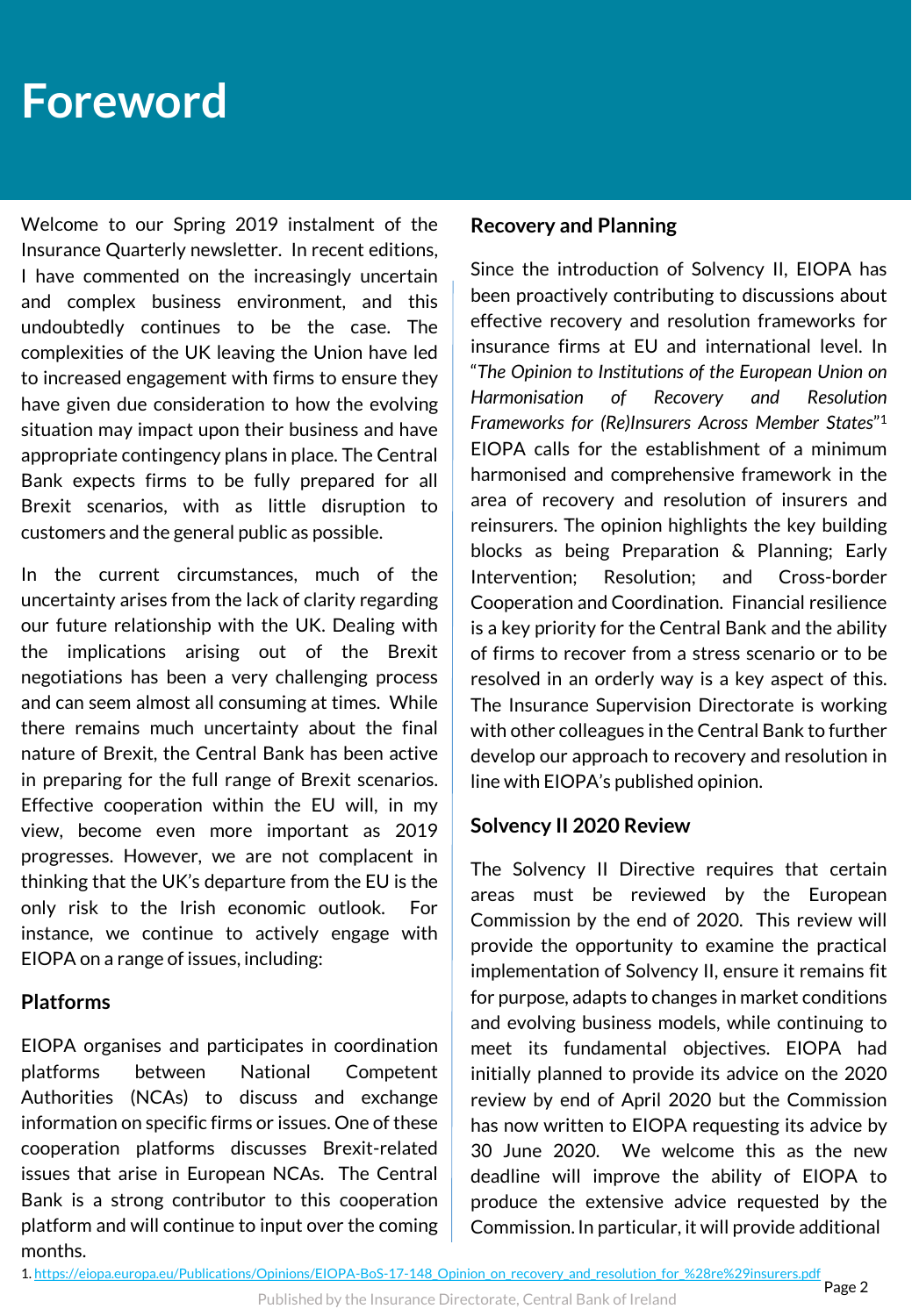## **Foreword**

time to review the draft advice in view of the consultation feedback and to carry out a holistic impact assessment. Input to the 2020 review of Solvency II will be a key area of focus for the Central Bank this year.

### *"financial institutions have a responsibility towards the environment in which they are carrying out their business"*

#### **Sustainable Finance and Climate Change**

There has been a recent increase in emphasis on sustainable development, including its implication for financial markets, in particular the consequences of the adoption of the Paris Agreement on climate change. From a financial perspective, sustainable finance would be to ensure that the way financial services are provided can be supported over a long time horizon. The underlying question is whether the business model of financial institutions would still allow them to carry-out business successfully in 10, 30 or 50 years. Additionally, a key aspect of sustainable finance is that it forces

financial institutions to consider their responsibility and their impact on their surrounding environment, including citizens and society as a whole. Indeed, under sustainable finance, financial institutions have a clear responsibility towards the environment in which they are carrying out their business. Non-life insurers have an additional interest to act responsibly as risk takers with regards to the impact of climate change on the environment and consequences arising out of it, because it could have an impact on their liabilities. The inability to insure climate risks would have wider implications, for governments and ultimately society as a whole. It is also clear that sustainability is important both at national and international levels: unsustainable development has a cross-border effect, as can be seen with natural catastrophes and climate change. In such circumstances, a common European supervisory response is needed to prepare for the considerable challenges that lie ahead.

Sylvia Cronin Director of Insurance Supervision

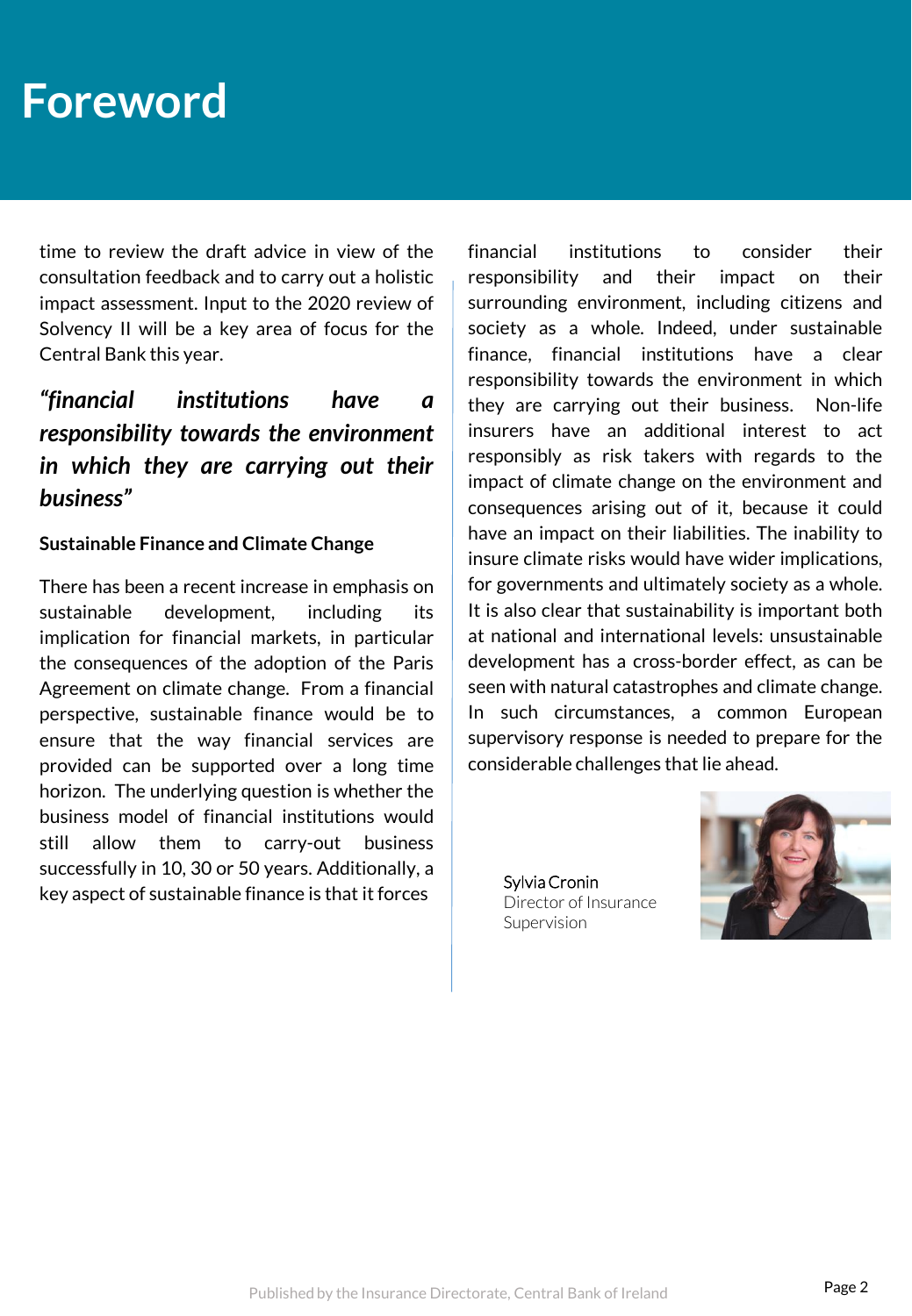# **Insurance Updates**

#### 2019 Insurance Conference – 'Thriving in Challenging Times'



On 15 February 2019, the Central Bank hosted its annual conference for the insurance industry. With a theme of "Thriving in [Challenging](https://www.centralbank.ie/events/event-detail/2019/02/15/default-calendar/2019-insurance-conference-thriving-in-challenging-times) Times", the conference brought together domestic and international thought-leaders and policy makers to discuss issues facing the insurance industry. The opening address was provided by the Deputy Governor for Financial Regulation, Ed Sibley. Mr Sibley touched on a number of important themes for the insurance sector including, the resilience of firms and the wider the financial system, the upcoming review of Solvency II, and Brexit.

Also speaking at the conference was Gabriel Bernardino, Chairman of the European Insurance and Occupational Pensions Authority (EIOPA). Mr Bernardino spoke about the challenges and opportunities for the insurance industry from an European perspective. Professor Karel Van Hulle, Associate Professor at the Economics and Business Faculty of the KU Leuven, provided his thoughts in his presentation of 'Solvency II - Past, Present and Future'. The final guest speaker, Paul Stanley, Managing Director & UK Insurance Lead, Accenture provided some insights into the future of the insurance industry.



Gabriel Bernardino, Chair of EIOPA Professor Karel van Hulle Paul Stanley, Accenture





Sylvia Cronin, Director of Insurance Supervision at the Central Bank provided the closing remarks to the conference. Ms Cronin informed attendees of the Central Bank's priority outcomes for the insurance industry in 2019.

Speeches and slides from the conference have been published and are available to view or download [here](https://www.centralbank.ie/events/event-detail/2019/02/15/default-calendar/2019-insurance-conference-thriving-in-challenging-times) on the Central Bank website.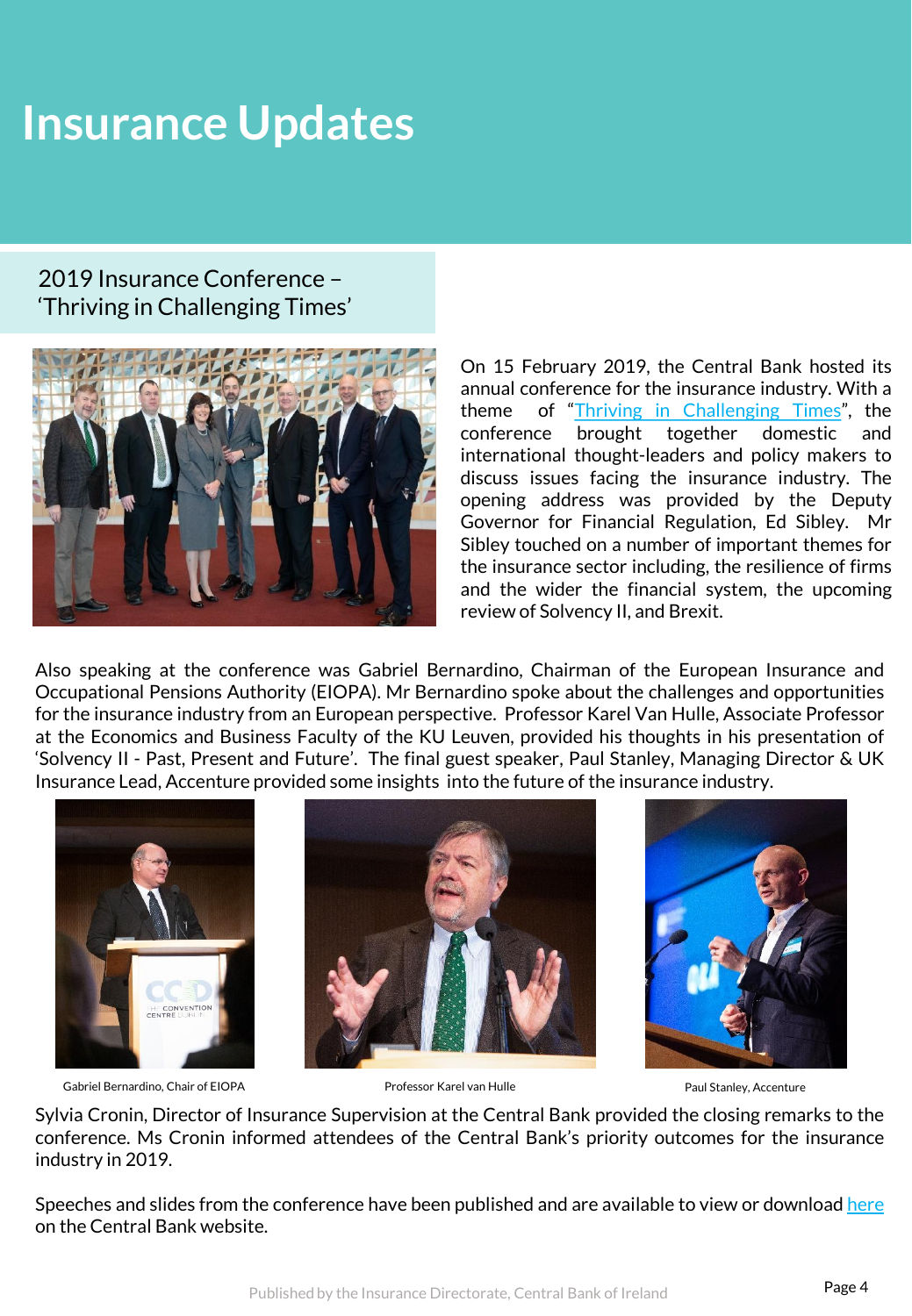# **Insurance Updates**

#### Removal of 'Guidance on the Risk Management of Derivatives'

Please note that the document "Guidance on the Risk Management of Derivatives" is no longer applicable to (re)insurance undertakings subject to Solvency II, and has been removed from the Solvency II section of the Central Bank website. This document was issued in 2010 under the Solvency I regime. On the introduction of Solvency II the Guidance was retained pending a more comprehensive review of its continuing relevance.

The Central Bank has now completed this review and has concluded that the Guidance is out-of-date, contains many references to Solvency I concepts, and in light of the requirements and guidance that have since been introduced in Solvency II and the Corporate Governance Requirements, it no longer serves its original purpose. It has therefore been removed from the Solvency II section of the Central Bank website, and is no longer applicable to Solvency II undertakings. The Guidance continues to apply to non-Solvency II undertakings, and has been retained in that section of the website. If you have any questions in relation to this update please contact [insurancepolicy@centralbank.ie](mailto:insurancepolicy@centralbank.ie)

#### Changes to Regulatory Reporting by the Head of Actuarial Function

On 19 March the Insurance Regulatory Reporting Team wrote to the Compliance Officers to inform them of changes to the collection method for two existing types of reporting provided by the Head of Actuarial Function; the Actuarial Opinion on Technical Provisions (AOTP) and the Actuarial Report on Technical Provisions (ARTP). These returns can now be submitted on the Central Bank's Online Reporting System (ONR).

For reporting dates from 31 December 2018 onwards, these returns should be submitted via these dedicated returns on the Central Bank's Online Reporting System. The AOTP is required to be submitted annually to the Central Bank for all insurance and reinsurance undertakings that are within scope of the Domestic Actuarial Regime and Related Governance Requirements under Solvency II (updated 2018). Those undertakings for whom an ARTP will be requested in respect of year-end 2018 will receive separate correspondence in due course. Please note that any future AOTP and ARTP returns transmitted to the Central Bank via any channel other than ONR will not be considered submitted.

#### **Insurance - Solvency II Annual Returns**

| <b>Name</b>                                               | <b>Description</b>                        |          |   |     |  |
|-----------------------------------------------------------|-------------------------------------------|----------|---|-----|--|
| Actuarial Opinion on<br><b>Technical Provisions</b>       | Actuarial Opinion on Technical Provisions | <b>P</b> | 匎 | -88 |  |
| <b>Actuarial Report on</b><br><b>Technical Provisions</b> | Actuarial Report on Technical Provisions  |          | ⋐ |     |  |

**Figure 1 – Screenshot of relevant returns on the ONR system**

Any queries on the reporting changes, or any other reporting issues, can be sent to the following email address: [InsuranceRegulatoryReportingQueries@centralbank.ie](mailto:InsuranceRegulatoryReportingQueries@centralbank.ie)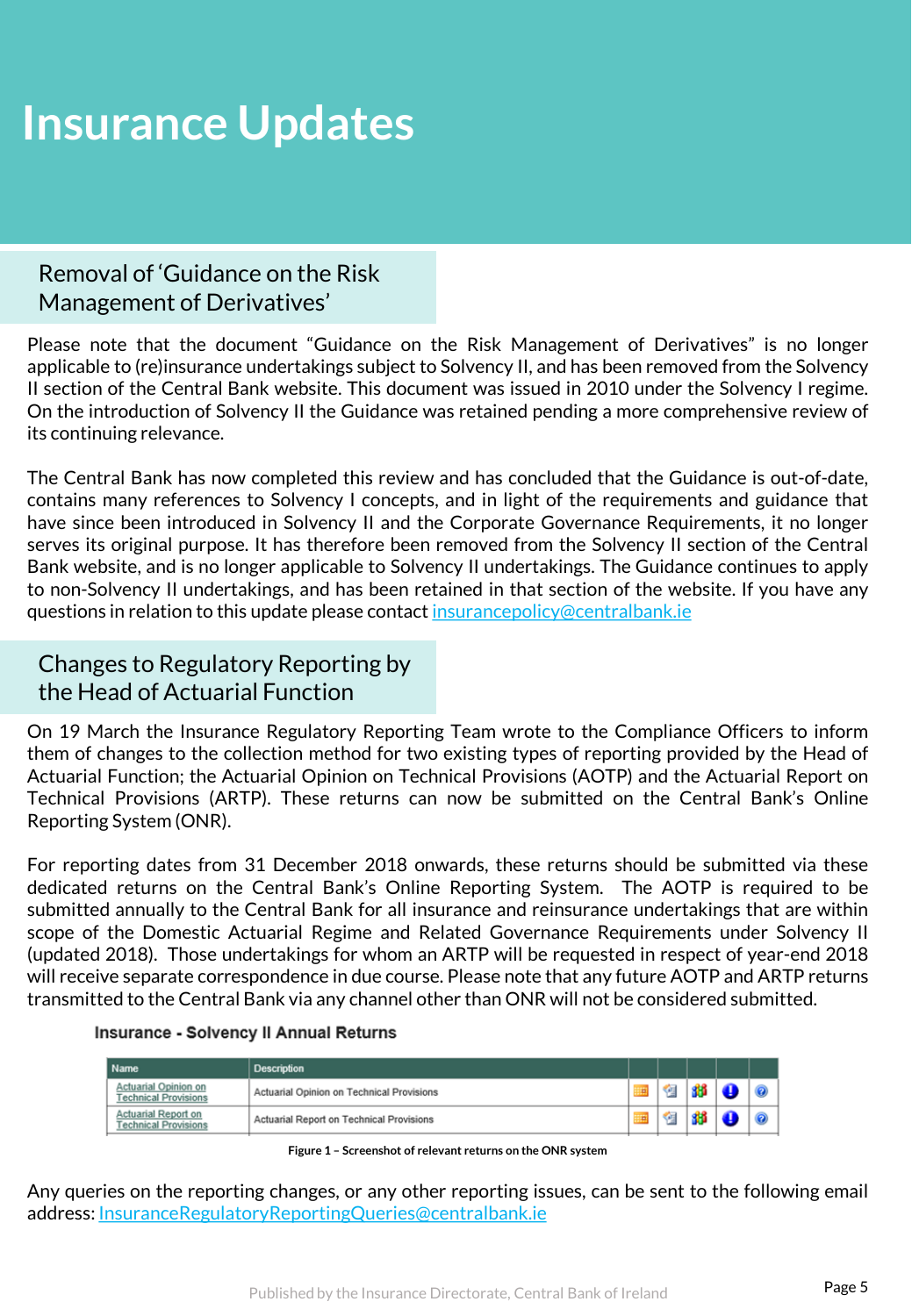# **EIOPA Updates**



#### Recommendation for the insurance sector in light of the United Kingdom withdrawing from the European Union

EIOPA recently published a "Recommendation for the insurance sector in light of the United Kingdom withdrawing from the European Union". The purpose of the [Recommendation](https://eiopa.europa.eu/Publications/Press Releases/EIOPA calls upon national supervisory authorities to minimise the detriment to insurance policy holders and beneficiaries.pdf) is to set out a number of principles for competent authorities to develop a convergent and consistent supervisory approach in relation to unauthorised insurance business in the event of a hard Brexit. The overarching objective set out in the Recommendation is that competent authorities should aim to minimise the detriment to policyholders and beneficiaries in their treatment of cross-border business conducted by UK insurance undertakings in the event of a hard Brexit. Some of the more noteworthy Recommendations include:

#### **Recommendation 2 – Orderly run-off**

This sets out that competent authorities should apply a legal framework or mechanism to facilitate the orderly run-off of business written from the UK where that business would become unauthorised in the event of a hard Brexit. The Recommendation further notes that competent authorities should not allow UK undertakings that would not have an authorisation post Brexit to write new business, or to renew or increase insurance contracts. (The "Withdrawal of the United Kingdom from the EU (Consequential Provisions) Act 2019" was signed into law on 17 March 2019 by President Michael D Higgins. This legislation allows the Central Bank to introduce a temporary run-off regime for UK and Gibraltar based firms to service their existing Irish policyholders.)

#### **Recommendation 6 – Portfolio transfers**

This notes that competent authorities should allow the conclusion of portfolio transfers from the UK that were initiated prior to Brexit. There is some further guidance as to what a competent authority should deem as "initiated", that is that the UK insurer has paid the regulatory transaction fee to the UK authorities and that an independent expert has been appointed.

All of the Recommendations shall apply from the date following that on which the Treaties cease to apply to and in the UK pursuant to Article 50(3) of the Treaty on European Union. Further information can be found [here](https://eiopa.europa.eu/Publications/Standards/EIOPA-BoS-19-040_Recommendation_Brexit_final.pdf) on the EIOPA website.

### EIOPA Brexit Memoranda of Understanding

EIOPA and all National Competent Authorities (NCAs) of the European Economic Area (EEA) with competencies in insurance have agreed Memoranda of Understanding (MoUs) with the Bank of England in its capacity as the Prudential Regulation Authority (PRA) and the Financial Conduct Authority (FCA) of the UK. The MoUs take effect should the UK leave the European Union (EU) without a withdrawal agreement in a no deal Brexit scenario. The following MoUs were agreed:

- A Multilateral Memorandum of Understanding (MMoU) on supervisory cooperation, enforcement and information exchange between the EEA NCAs and the UK Authorities;
- A Bilateral Memorandum of Understanding (MoU) between EIOPA and the UK Authorities on information exchange and mutual assistance in the field of insurance regulation and supervision.

The MMoU allows for continued risk-based and effective supervision of (a) cross-border (re)insurance establishments incorporated either in the UK or in Ireland, (b) cross-border groups, or (c) special purpose vehicles established in the UK or in Ireland. The press release on the new MMOU can be found [here](https://eiopa.europa.eu/Publications/Press Releases/2019-03-05 PressReleaseInsuranceMoUsNoDealBrexitScenario.pdf) on the EIOPA website.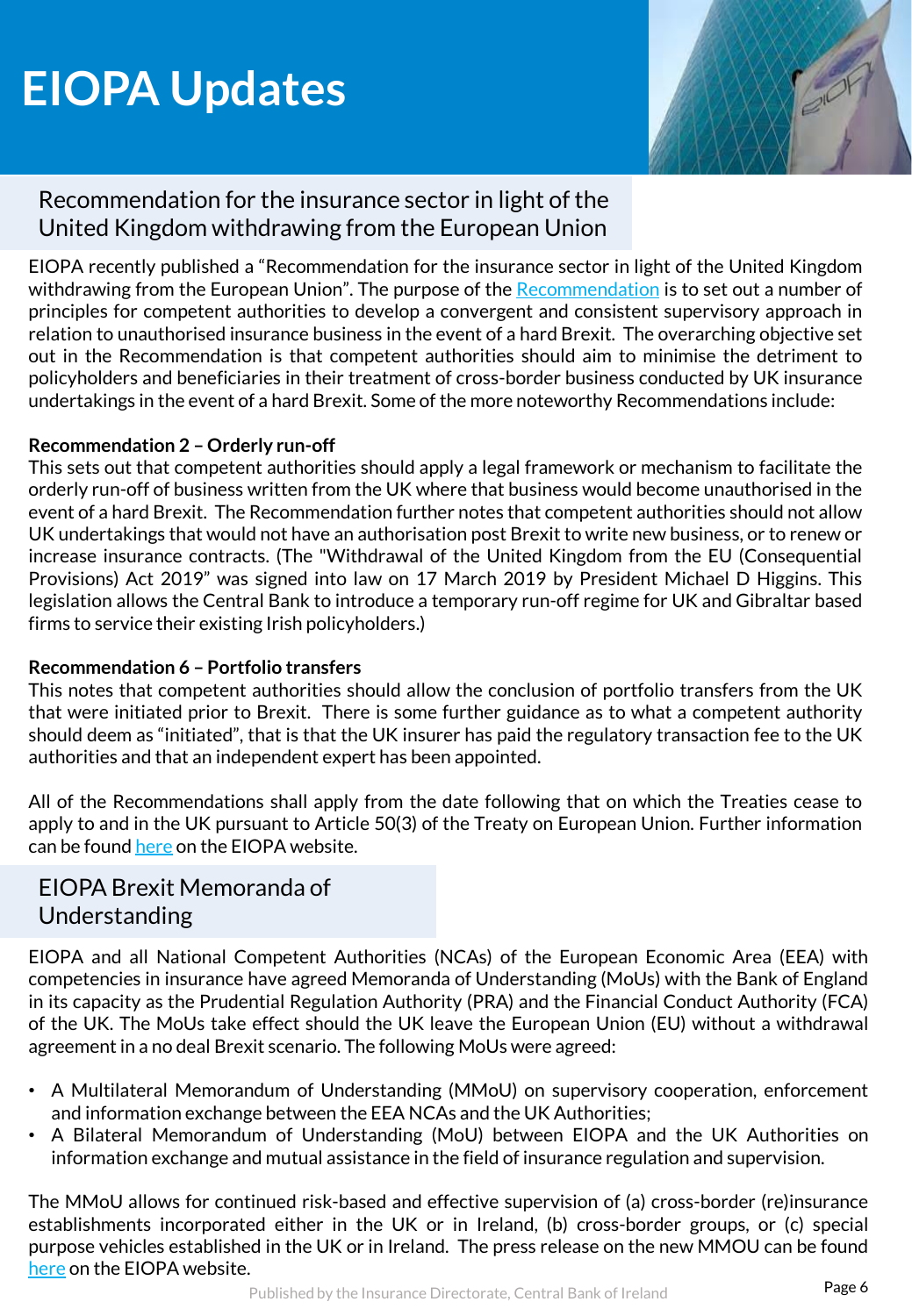# **EIOPA Updates**



### Solvency II 2020 Review

The Solvency II Directive contains provisions for specific areas of the framework to be reviewed by the European Commission by 1 January 2021, these are:

- Review of the Long Term Guarantee Measures (LTG Measures);
- Methods, assumptions and standard parameters used when calculating the Solvency Capital Requirement(SCR) in the standard formula;
- Group supervision and capital management within a group of (re)insurance undertakings;
- NSA practices regarding the calculation of the Minimum Capital Requirement (MCR).

On 11 February 2019, the European Commission published a call for [technical](https://eiopa.europa.eu/Publications/Requests for advice/RH_SRAnnex - CfA 2020 SII review.pdf?_cldee=YXR0cmFjdGEuamVubmluZ3NAY2VudHJhbGJhbmsuaWU%3d&recipientid=contact-5eb81e4ef8b0e61180f35065f38bc571-4f1cde58f6524bd9b223cb7bfe882cdc&utm_source=ClickDimensions&utm_medium=email&utm_campaign=InsurInsights&esid=ae4693a6-5d4a-e911-a962-000d3ab6d103) advice (CfA) on the review of the Solvency II Directive (the "2020 Review"). While it was anticipated that the Commission would increase the scope of the 2020 Review to include further items not mandated by legislation, the scope of the review outlined in the CfA is broader than anticipated, covering a number of key policy areas in Solvency II. These areas include Best Estimate, Reporting and Disclosure, Risk Mitigation Techniques, Macro Prudential Issues, Recovery and Resolution, Insurance Guarantee Schemes, FoS and FoE, and follow up to the 2018 SCR Review on the risk margin and interest rate risk. The Commission has requested that EIOPA submit their advice by 30 June 2020.

#### EIOPA publishes Q&A on Templates for submission of information

On 18 March 2019, EIOPA published a new **Q&A** [document](https://eiopa.europa.eu/Pages/Consultations/Answers-to-(EU)-No-2015-2450-templates-for-the-submission-of-information-to-the-supervisory-authorities.aspx) on the templates for the submission of information to supervisory authorities.

#### EIOPA Contribution to the FinTech Action Plan

On 27 March 2019, EIOPA published its Report on "Outsourcing to the Cloud: EIOPA's Contribution to the European Commission Fintech Action Plan". This was in response to the European [Commission's](https://eiopa.europa.eu/Publications/EIOPA Outsourcing to the cloud_Contribution to Fintech action plan.pdf) request to European Supervisory Authorities to explore the need for guidelines on outsourcing to cloud service providers.

#### EIOPA Opinion on non-life cross-border insurance business of a long-term nature and its supervision

On December 21 2018, EIOPA published an [Opinion](https://eiopa.europa.eu/Publications/Opinions/2018-12-21 OpinionNon-LifeCross-BorderInsuranceBusinessSigned.pdf) on non-life cross-border insurance business of a long-term nature and its supervision. The Opinion is addressed to National Competent Authorities (NCAs) and it outlines EIOPA's expectations on the calculation of technical provisions and the governance for cross-border business.

The objective of the Opinion is to ensure the appropriate application of the legal requirements and consistent supervisory practices with regards to the calculation of technical provisions and quantitative information on non-life long-term business with distinctive features or a high degree of local specificities.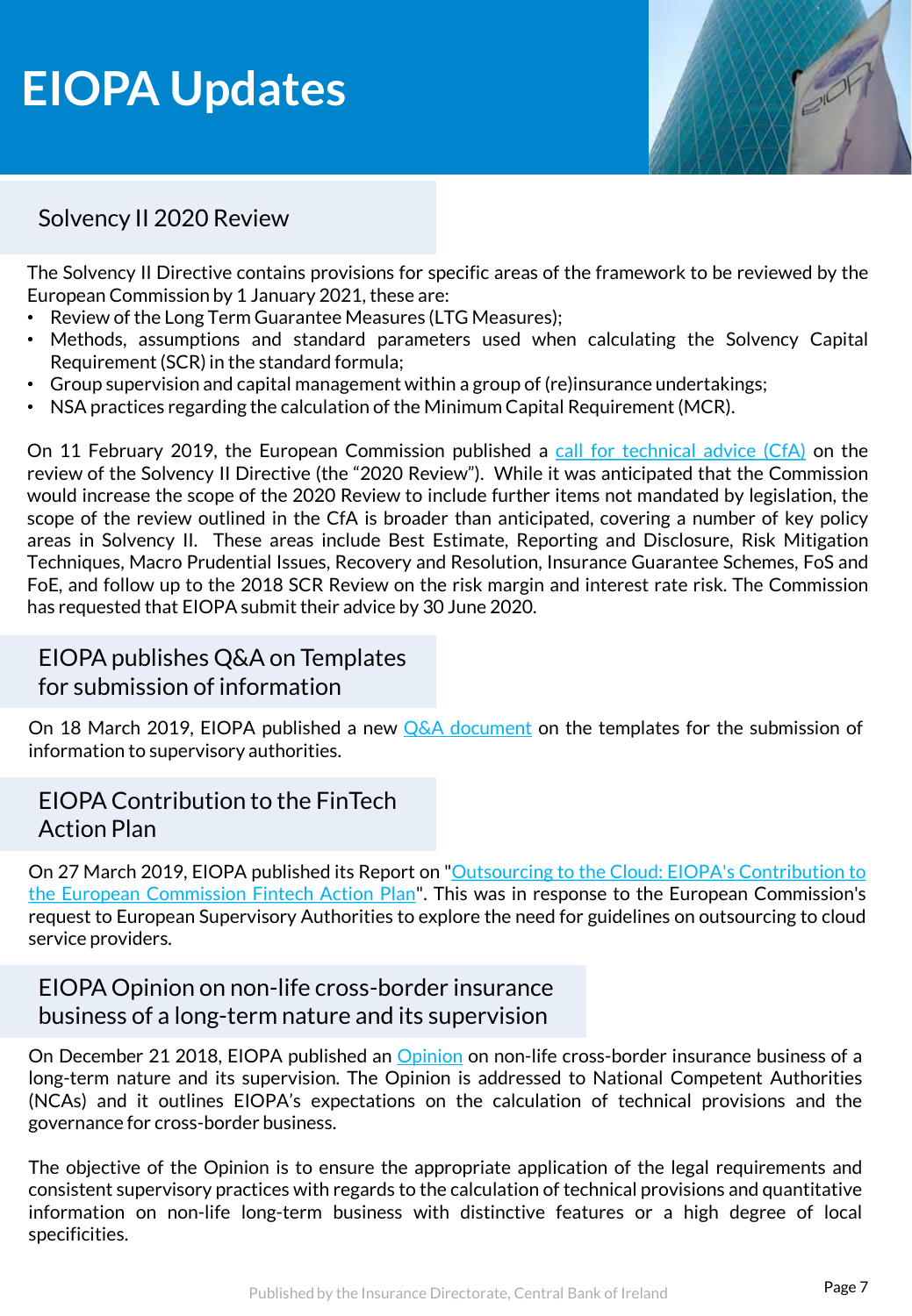# **EIOPA Updates**



### EIOPA Peer Review on F&P

EIOPA conducts peer reviews on NCAs to enhance supervisory practice and to support supervisory convergence across Europe. The peer review process encourages open dialogue in order to achieve a common understanding of supervisory approach. The process also allows for the exchange of supervisory experiences and the identification of best practices across all participants.

On 25 January 2019, EIOPA published a report on the "Result of the peer review on propriety of [administrative,](https://eiopa.europa.eu/Publications/Reports/2019-01025 PeerReviewProprietyReport.pdf) management or supervisory body members and qualifying shareholders". The Peer Review team, led by Faheem Mirza from the Central Bank of Ireland, examined national legislative and regulatory frameworks, supervisory processes and practices, and cross-border cooperation in relation to propriety of administrative, management or supervisory body members and qualifying shareholders across the 31 EEA countries. The report highlighted the following:

- The primary responsibility for completing robust F&P assessments rests with insurance undertakings.
- F&P should be a continuous process rather than considered as a one-off task.
- A robust legislative and regulatory framework, sound supervisory practices and effective cross border cooperation among supervisory authorities help to ensure the proper functioning of the European single market for insurance.
- F&P, when conducted properly, is an important supervisory tool.

The Central Bank's approach to insurance supervision is to ensure we are aligned with European best practice. As a member of the EIOPA Board of Supervisors and its various EIOPA working groups and committees, we play an active and important part in shaping and influencing European standards. Regulated firms can expect to see a continued supervisory focus on fitness and probity (F&P). It is important that firms are fully aware of their F&P responsibilities to ensure that all individuals within firms comply with F&P Standards. The ultimate objective is to embed a culture of individual responsibility and compliance with core standards that will influence the behaviour of individuals and protect consumers. Further information on the peer review can be found [here](https://eiopa.europa.eu/Pages/News/EIOPA-calls-for-improvements-to-the-assessment.aspx) on the EIOPA website.

| 2 April 2019     | <b>EIOPA published a Consultation Paper linked to corrections and amendments of the</b><br>implementing technical standards on reporting and disclosure. |
|------------------|----------------------------------------------------------------------------------------------------------------------------------------------------------|
| 29 March 2019    | EIOPA published a Discussion Paper on "Systemic Risk and Macroprudential Policy in<br>Insurance"                                                         |
| 27 March 2019    | <b>EIOPA published a Report on "Outsourcing to the Cloud: EIOPA's Contribution to the</b><br><b>European Commission Fintech Action Plan".</b>            |
| 26 February 2019 | Gabriel Bernardino delivered the speech 'Cyber Security and Cyber Risk: A universal<br>Challenge' to the 3rd Annual FinTech and Regulation Conference    |

#### Recent EIOPA Publications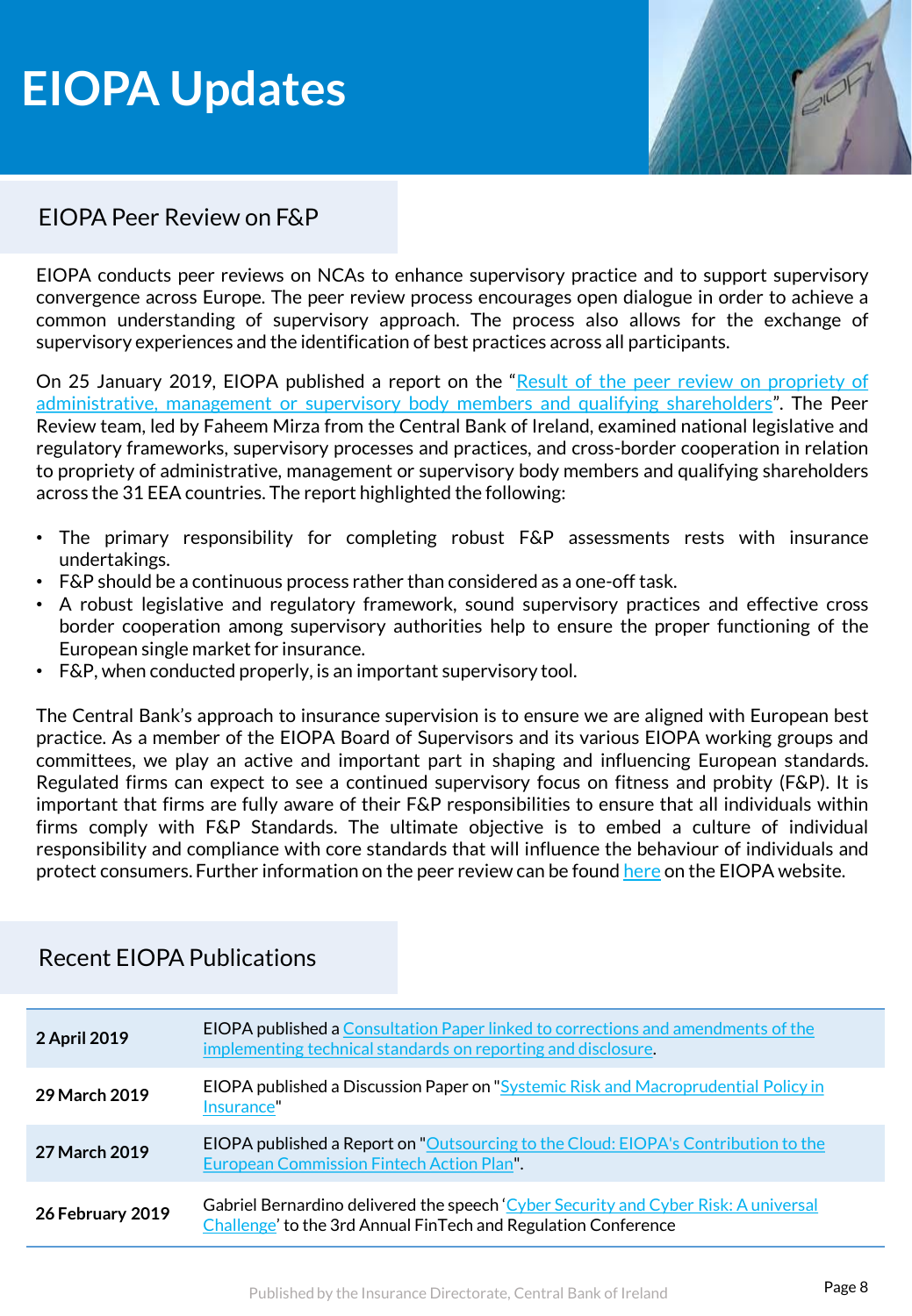# **EU & International Updates**

#### SCR Review – Proposed Changes to Solvency II Delegated Acts



On 8th March the European Commission published a draft Delegated [Regulation](https://ec.europa.eu/transparency/regdoc/rep/3/2019/EN/C-2019-1900-F1-EN-MAIN-PART-1.PDF) in relation to changes to the Solvency II Delegated Acts resulting from the SCR review. This includes the following key changes:

- New principles have been included in order to promote convergence in the calculation of the Loss Absorbing Capacity of Deferred Taxes (LACDT). In recognition of the additional burden on undertakings the implementation date for these principles has been set to 1 January 2020.
- In order to remove unjustified constraints to financing, there have been reductions to the stresses for unrated debt and unlisted equity investments, and a new provision has been included to reduce the stress for long-term equities to 22%, providing that the equities meet certain requirements.
- Re-calibration of parameters for non-life premium and reserve risk, and health and life catastrophe risk
- Further simplifications have been introduced in a number of life and non-life insurance risk modules, Counterparty Default risk, lookthrough for investment related undertakings and use of external credit ratings
- Rules in relation to classification of Own Funds items, exposures to central counterparties and regional and local governments have been further aligned with banking regulation.

These changes are now subject to a 3 month scrutiny period by Council and Parliament.

Appointment of Sylvia Cronin to the Executive Committee of the IAIS

On 18 February 2019, the Central Bank's Director of Insurance Supervision, Sylvia Cronin, was elected to the Executive Committee (ExCo) of the International Association of Insurance Supervisors (IAIS). The election was concluded at an Extraordinary General Meeting held to elect additional members to the ExCo.

The ExCo is responsible for providing strategic direction and managing IAIS affairs in a manner consistent with the organisation's by-laws. The ExCo appoints the Secretary General and takes all decisions necessary to achieve the IAIS mission in accordance with the directions given by the General Meeting. ExCo members are drawn from every region of the world and from different types of insurance markets. The full list of IAIS ExCo members can be found [here](https://www.iaisweb.org/page/about-the-iais/organisational-structure/file/80610/executive-committee-members) on the IAIS website.